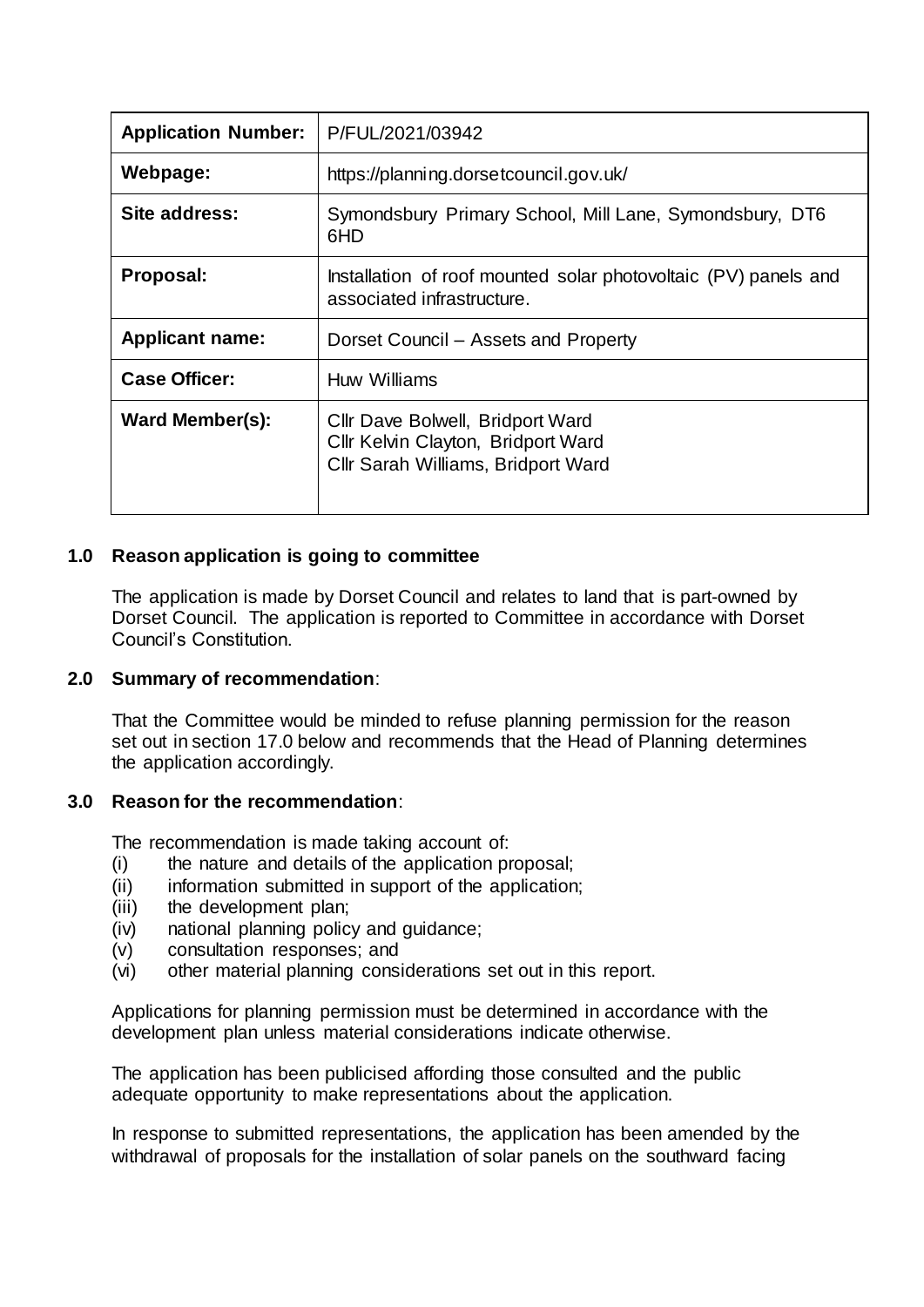roof plane of the original school building. The proposed development (as amended) would:

- (i) detract from the character and appearance of the Grade II listed school building;
- (ii) detract from the character and appearance of the designated Symondsbury Conservation Area;
- (iii) detract from the character and appearance of the Dorset Area of Outstanding Natural Beauty; and
- (iv) detract from the setting of other listed buildings in the near vicinity of the application site,

resulting in a minor-moderate level of less than substantial harm to the special architectural and historic interest of the Grade II listed school building, to further less than substantial harm to the heritage significance of other nearby listed buildings and to further less than substantial harm to the character and appearance of the area contrary to Policies ENV1, ENV4, ENV10 and COM11 of the adopted West Dorset and Weymouth & Portland Local Plan (2015) and contrary to Policy L1 of the made Bridport Area Neighbourhood Plan 2020-2036 (2020).

The harms associated with the proposed development would not be justified or significantly outweighed by the public benefits associated with the development. With no material considerations warranting the determination of the application other than in accordance with the development plan, planning permission should be refused.

| <b>Issue</b>                                                 | <b>Conclusion</b>                                                                                                                                                              |
|--------------------------------------------------------------|--------------------------------------------------------------------------------------------------------------------------------------------------------------------------------|
| Principle of development                                     | The development plan is supportive of solar<br>energy generation provided that the benefits of<br>the development significantly outweigh any<br>harm.                          |
| Impact on character, appearance and<br>heritage significance | Harm to character, appearance and setting of<br>the school resulting in low-moderate levels of<br>less than substantial harm to heritage<br>significance.                      |
| Balance between harm and benefits                            | The harm to heritage significance and other<br>harms would not be justified or significantly<br>outweighed by the public benefits associated<br>with the proposed development. |

# **4.0 Key planning issues**

# **5.0 Description of Site**

Symondsbury Primary School is located on the southern side of Mill Lane in the heart of the village of Symondsbury, adjacent to the junction of Mill Lane and Shute's Lane and to the junction between Mill Lane and Duck Street.

The School Site is shown edged red on the submitted Location Plan and extends to approximately 0.31 ha. It is located entirely within the designated Symondsbury Conservation Area and also within the designated Dorset Area of Outstanding Natural Beauty.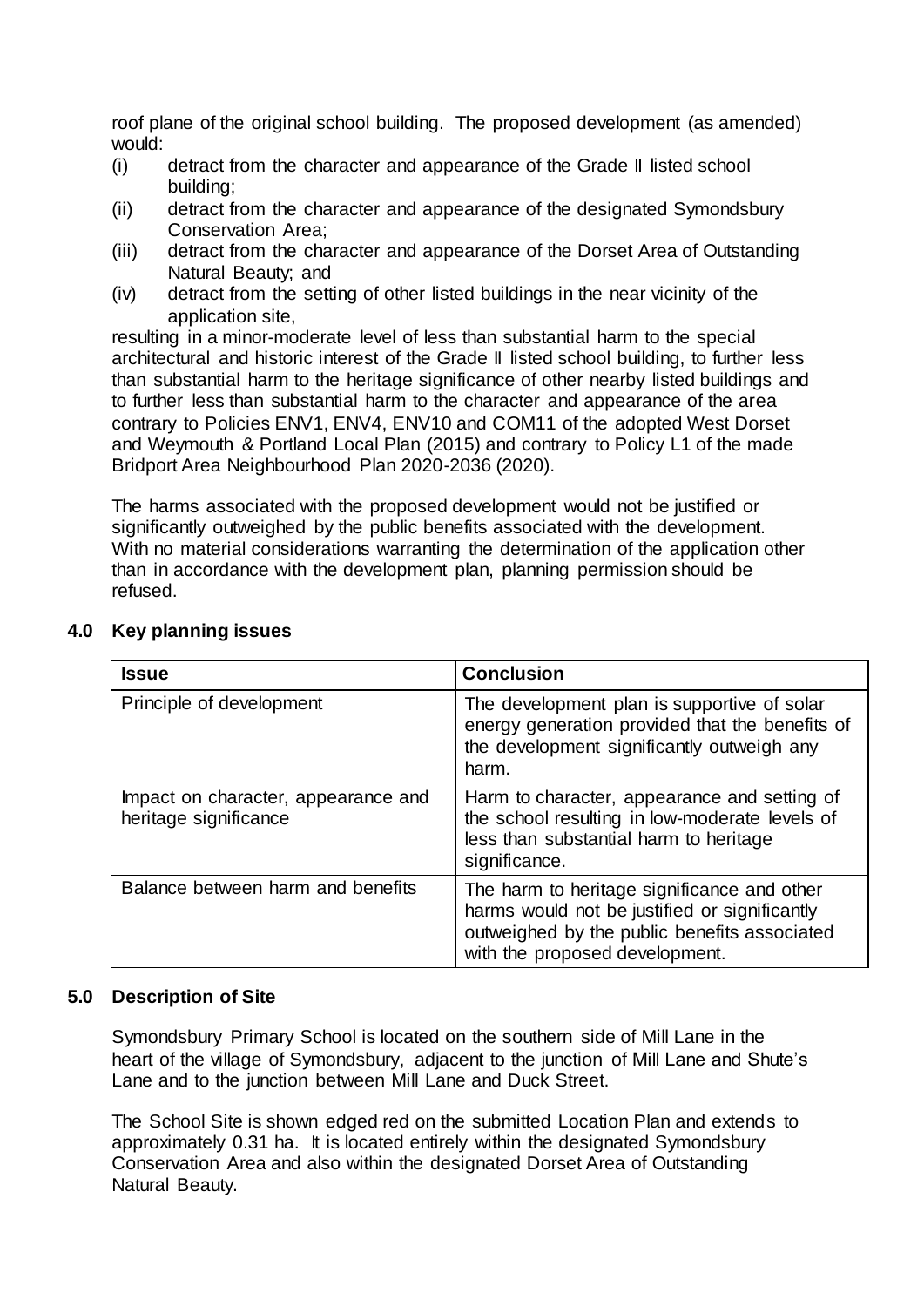The original school building dates from 1868 and is constructed of Lias stone under a plain tile roof. A rear block of the building comprises the former Schoolmasters house. The original building has been extended to both its rear (southern) and western side, the lateral additions being the larger and comprising a 1950s detached building that is now connected to the original school by a joining link building constructed in the 1990s, all constructed with rendered walls and stone detailing. The building as a whole is Grade II listed (NHLE 1287599).

To the south of the school building are the school playing fields, beyond which is the Grade II<sup>\*</sup> Illchester Arms public house (NHLE 1216501).

To the west of the School Site in Shute's Lane is a Grade II listed telephone box (NHLE 1271543) and on the opposite side of Shute's Lane, is the Grade II listed Rectory Cottage (NHLE 1216503), a detached residential property, beyond which is open countryside.

To the north of the School Site on the opposite side of Mill Lane is the Grade I listed St. John the Baptist Church (NHLE 1216336) and a number of associated Grade II listed buildings including the churchyard wall, gate piers and gates (NHLE 1216429), the churchyard steps and raised pavement (NHLE 1216430), and the Symondsbury War memorial (NHLE 1427997). Adjacent to the churchyard on its eastern side are the Grade II listed gate piers at the entrance to Symondsbury College (NHLE 1216433) and the adjacent Grade II listed stables and implement shed at Manor Farm, Mill Lane (NHLE 1216293).

To the east of the School Site is a row of terraced residential properties (Manor Cottages), Duck Street and the Grade II listed Symondsbury House beyond (NHLE 1216290).

## **6.0 Description of Development**

Planning permission is sought for the installation of roof-mounted solar photovoltaic (PV) panels and associated infrastructure.

As originally submitted the application sought permission for the installation of 84 solar panels in 6 arrays. However, further to concerns expressed by Symondsbury Parish Council and following a bat survey, the application was amended by the withdrawal of panels originally proposed in 2 arrays on the southern roof plane of the original school building, leaving 4 arrays providing a total of 44 panels.

The arrays would be installed on 2 flat roof surfaces and 1 sloping plane of the side extension and on the southern roof plane of the extension to the rear of the former Schoolmasters house.

Each panel would be of a monocrystaline (all black), half-cell design with a black frame and white backsheet.

On the pitched roof planes the panels would be mounted to lie flush with the roof profile, would be set back from the roof peaks to avoid increasing the overall height of the building and would be wholly contained within the existing roof area.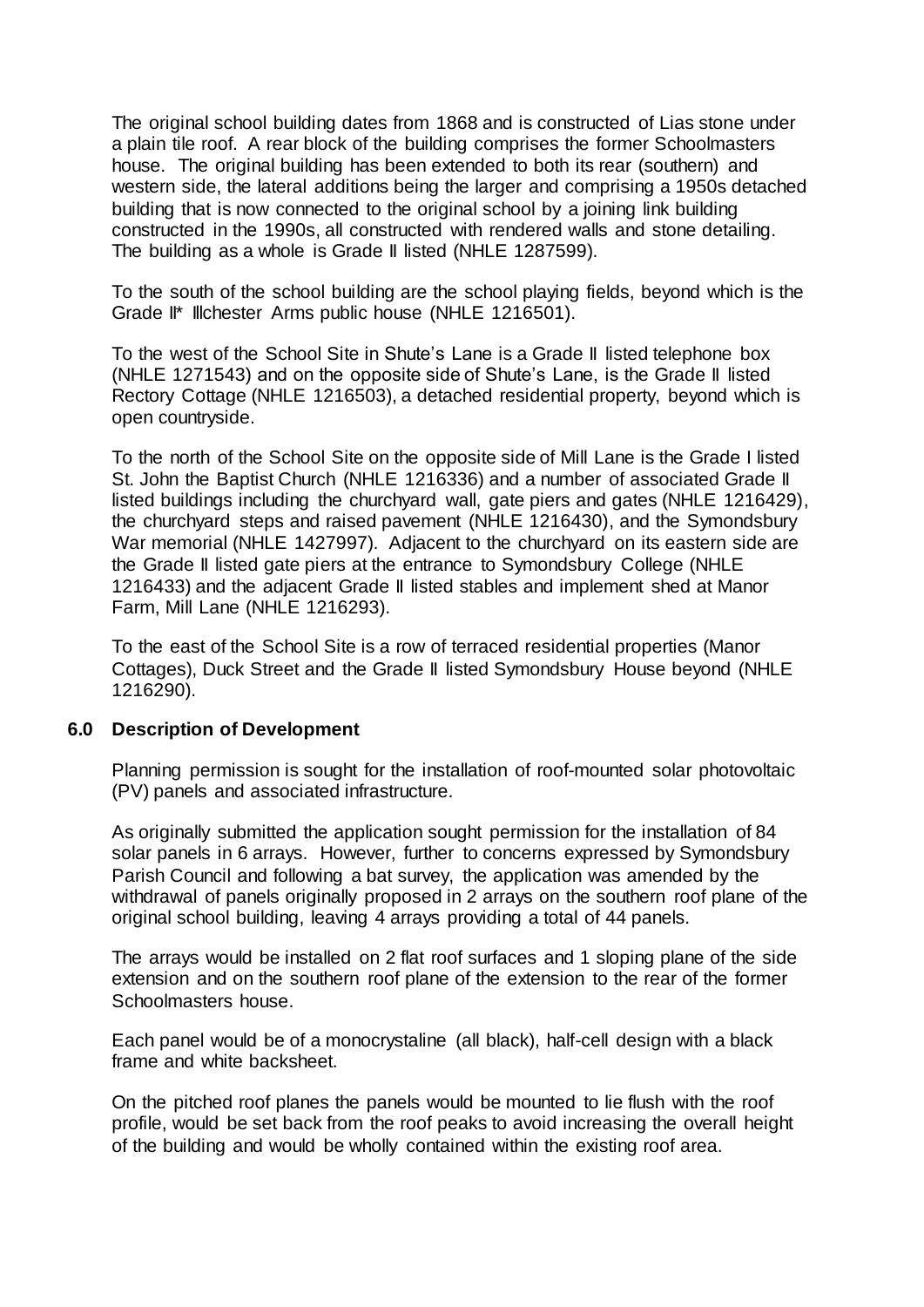On the flat roofs, the panels would be mounted in frames with the panels tilted 10 degrees up from the horizontal.

## **7.0 Relevant Planning History**

Submission of the applications follows informal pre-application discussions regarding the proposal and informal consultation with Dorset Council's Senior Conservation Officer who noted:

- (i) that the addition of solar panels to the main roof would be unlikely to be supported;
- (ii) that the low section of pitched roof which adjoins the central flat area should be avoided owing to its visibility and potential to distract from the main building; and
- (iii) that the proposed small section on the west-facing pitch of the modern rear extension behind the main school building would also be unlikely to be supported.

An associated application has been submitted seeking listed building consent and is the subject of a separate report recommending that listed building consent be refused (Application Reference: P/FUL/2021/03943).

#### **8.0 List of Constraints**

The School Site is located within the designated Dorset Area of Outstanding Natural Beauty ('the Dorset AONB') and within the designated Symondsbury Conservation Area.

In the exercise of any functions under the planning Acts with respect to any buildings or other land in a Conservation Area special attention must be paid to the desirability of preserving or enhancing the character or appearance of the Conservation Area.

In exercising or performing any functions in relation to, or so as to affect, land in an Area of Outstanding Natural Beauty (AONB), local planning authorities must have regard to the purpose of conserving and enhancing the natural beauty of the AONB.

As noted above, the school building is a Grade II listed building (NHLE 1214877) and there are a number of other listed buildings in the near vicinity.

In considering whether to grant planning permission for development which affects a listed building or its setting, the local planning authority must have special regard to the desirability of preserving the building or its setting or any features of special architectural or historic interest which it possesses.

## **9.0 Consultations**

## **Consultees**

## **1. Ward Members – Bridport Ward**

No response received.

## **2. DC Conservation & Design Officer**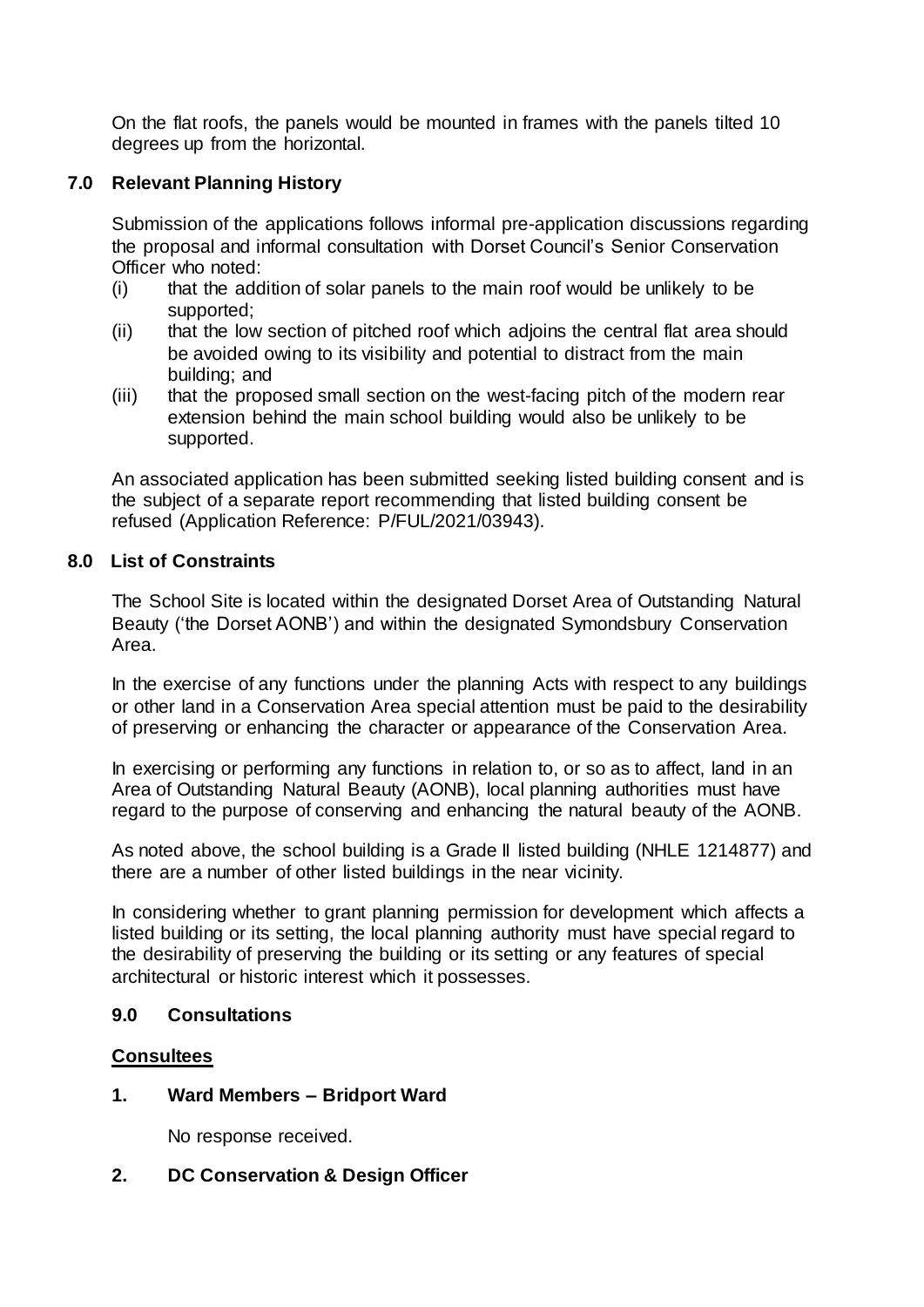Responded to associated application for listed building consent on 9<sup>th</sup> December 2021 advising that the location, number and appearance of the proposed solar panels are considered to impact on the heritage asset's aesthetic and historical values, so eroding this key listed building' significance and the setting of it and the neighbouring heritage assets, thus impacting detrimentally on the Group's Value and the overall historic streetscene of the settlement and wider AONB. Further commented that:

"… the scheme fails to give great weight to the conservation of these heritage assets in line with NPPF para 199, which states that where high status assets exist, such as the church and inn, the greater the weight should be.

NPPF para. 197 also states that there should be a desirability of sustaining and enhancing the significance of heritage assets as well as new development making a positive contribution to local character and distinctiveness.

Where harm arises, as in this case, it should be weighed against public benefit. It is acknowledged that solar panels will contribute a benefit to the financial costs of the school in the long term, however, the extent of visual harm fails to preserve or enhance the settings of the surrounding heritage assets and is considered to be of a level that cannot in this specific case, be sufficiently outweighed by public benefit.

It is recommended the scheme is considerably modified and that further information is provided in regard to the queries raised in regards the flat roofed areas in order for a fully informed decision to be made in relation to these."

Further commented that from both the public domain within the Conservation Area and from the curtilages of the listed school, inn and Church it is clear that there are a large number of vantage points providing sightlines to the single storey elements, as well as the main listed building elements including sections of its valley and that from the churchyard, due to its raised level, also provides oblique glimpses of the flat roof surface of the modern, northern link building.

Specifically in relation to the flat roofed areas, commented that there is some scope for panels in these areas in principle, but identified a need for further information in relation to the means of fixing and securing the panels and clarification as to the implications for visibility.

## **3. Symondsbury Parish Council**

Responded to original proposal with a detailed objection concluding that the proposals would result in substantial or more than substantial harm. The response noted that the key area of concern was the panels on the pitched roofs areas and strongly suggested that applicants consider installing a ground level solar panel array adjacent to the south elevation of the school in the vicinity of the step change in level by the playing area.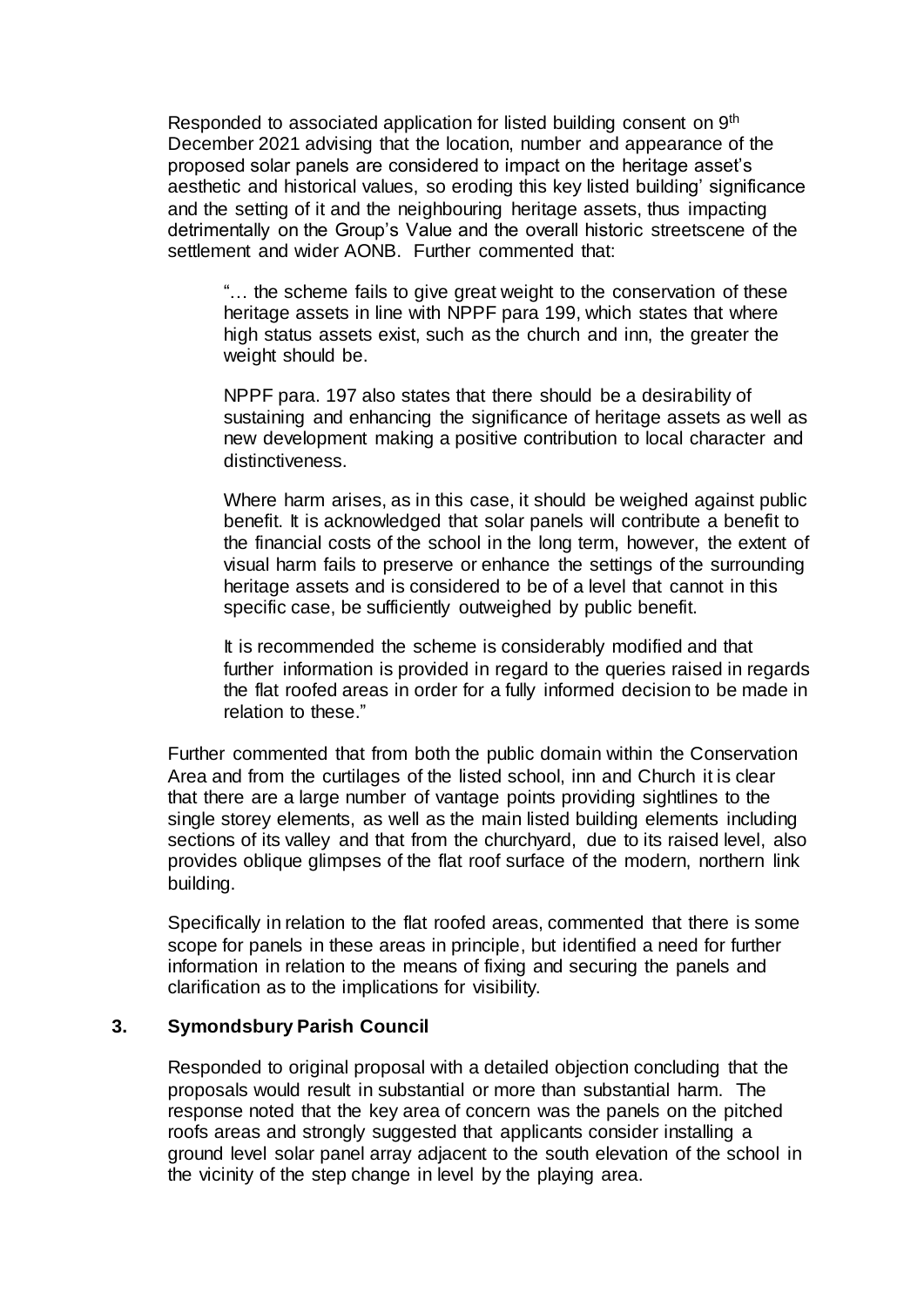# **Representations received**

The application was advertised by site notice displayed on 22<sup>nd</sup> October 2021.

| <b>Total – Objections</b> | <b>Total - No Objections</b> | <b>Total - Comments</b> |
|---------------------------|------------------------------|-------------------------|
|                           |                              |                         |

| <b>Petitions Objecting</b> | <b>Petitions Supporting</b> |
|----------------------------|-----------------------------|
|                            |                             |
| 0 Signatures               | 0 Signatures                |

Representations have been received from an owner of land within and around the School Site noting an omission by the applicant to provide notice of the application, but confirming that they are content for the application to be considered and expressing support for the application proposals which they consider will enhance the conservation area and that any damage will be more than outweighed by the public benefits in supporting the school and reducing carbon emissions.

## **10.0 Relevant Policies**

## Development plan

- (1) West Dorset, Weymouth & Portland Adopted Local Plan 2015 ('the Adopted Local Plan'):
	- INT1. Presumption in Favour of Sustainable Development;
	- SUS2. Distribution of Development;
	- ENV1. Landscape, Seascape and Sites of Geological Interest;
	- ENV2. Wildlife and Habitats;
	- ENV4. Heritage Assets;
	- ENV10. The Landscape and Townscape Setting;
	- ENV12. The Design and Positioning of Buildings;
	- ENV13. Achieving High Levels of Environmental Performance;
	- ENV16. Amenity; and
	- COM11. Renewable Energy Development.
- (2) The Bridport Area Neighbourhood Plan 2020-2036, May 2020 ('the Made Neighbourhood Plan'):
	- Policy CC4 Neighbourhood Renewable Energy Schemes;
	- Policy HT2 Public Realm;
	- Policy L1 Green Corridors, Footpaths, Surrounding Hills & Skylines; and
	- Policy L2 Biodiversity.

# Other material considerations

- (1) National Planning Policy Framework, July 2021 ('the NPPF'):
	- Achieving Sustainable development paragraphs 7-14;
	- Decision making paragraphs 38-59;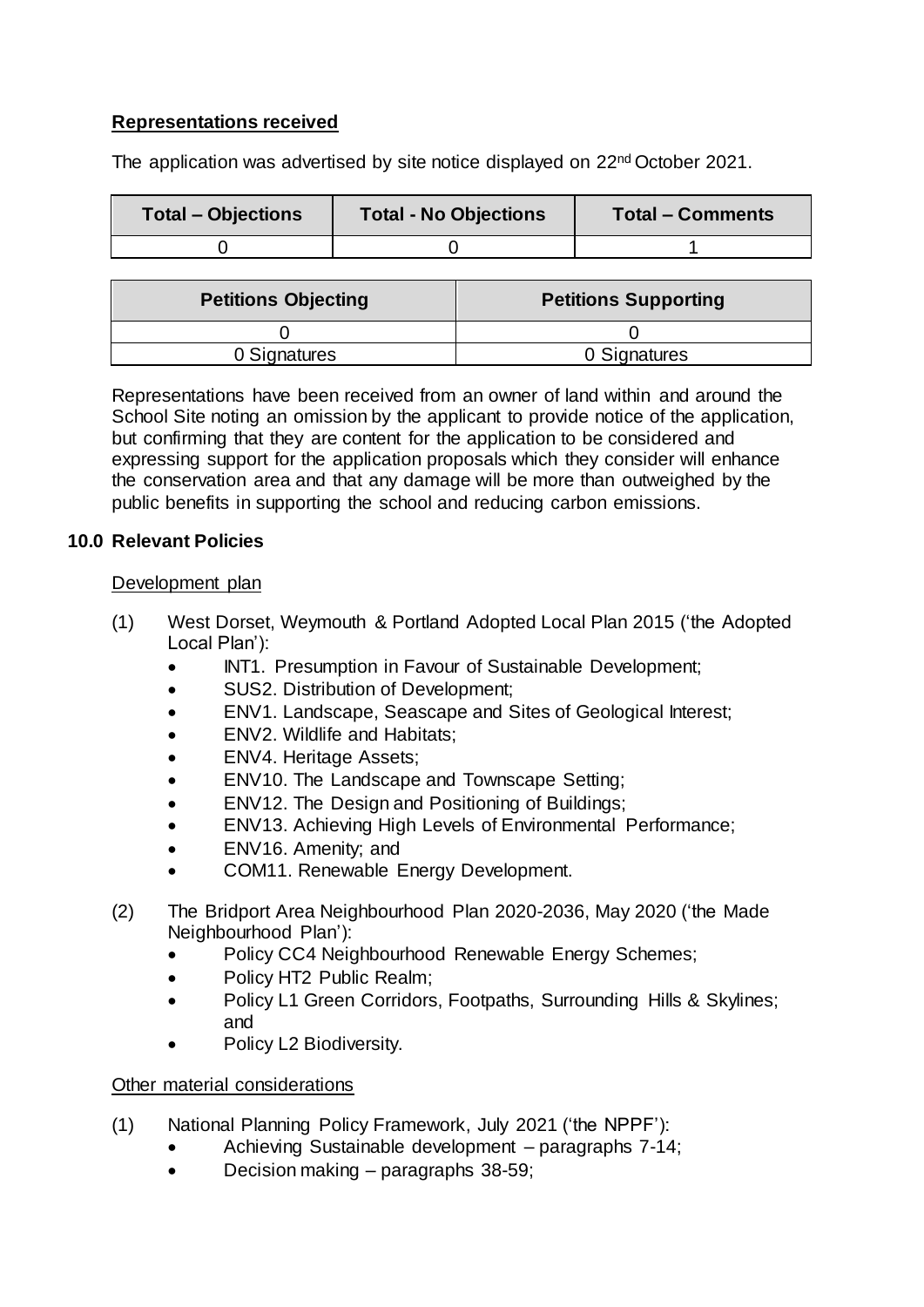- Meeting the challenge of climate change, flooding and coastal change – paragraphs 152-173;
- Conserving and enhancing the natural environment paragraphs 174- 188; and
- Conserving and enhancing the historic environment paragraphs 189- 208.
- (2) Dorset Area of Outstanding Natural Beauty Management Plan ('the Dorset AONB Management Plan'):
	- C3 Necessary Development is Supported.
- (3) Bothenhampton, Bradpole, Symondsbury & Walditch Conservation Area Appraisal, December 2007.

## **11.0 Human rights**

The Human Rights Act 1998 imposes an obligation on public authorities not to act incompatibly with the European Convention on Human Rights. The articles/protocols of particular relevance are:

- (i) Article 6 Right to a fair trial;
- (ii) Article 8 Right to respect for private and family life; and
- (iii) The First Protocol, Article 1 Protection of Property.

The recommendation made is based on national and adopted development plan policies, the application of which does not prejudice the Human Rights of the applicant or any third party.

# **12.0 Public Sector Equalities Duty**

As set out in the Equalities Act 2010, all public bodies, in discharging their functions must have "due regard" to this duty. There are 3 main aims:

- Removing or minimising disadvantages suffered by people due to their protected characteristics;
- Taking steps to meet the needs of people with certain protected; and characteristics where these are different from the needs of other people
- Encouraging people with certain protected characteristics to participate in public life or in other activities where participation is disproportionately low.

Whilst there is no absolute requirement to fully remove any disadvantage the Duty is to have "regard to" and remove or minimise disadvantage.

The relevant protected characteristics are age, disability, gender reassignment, pregnancy and maternity, race, religion or belief, sex and sexual orientation.

Having considered the information presented in the application, consultation responses and the prevailing panning context, I am satisfied that the proposed development would have no material impact on individuals or identifiable groups with protected characteristics.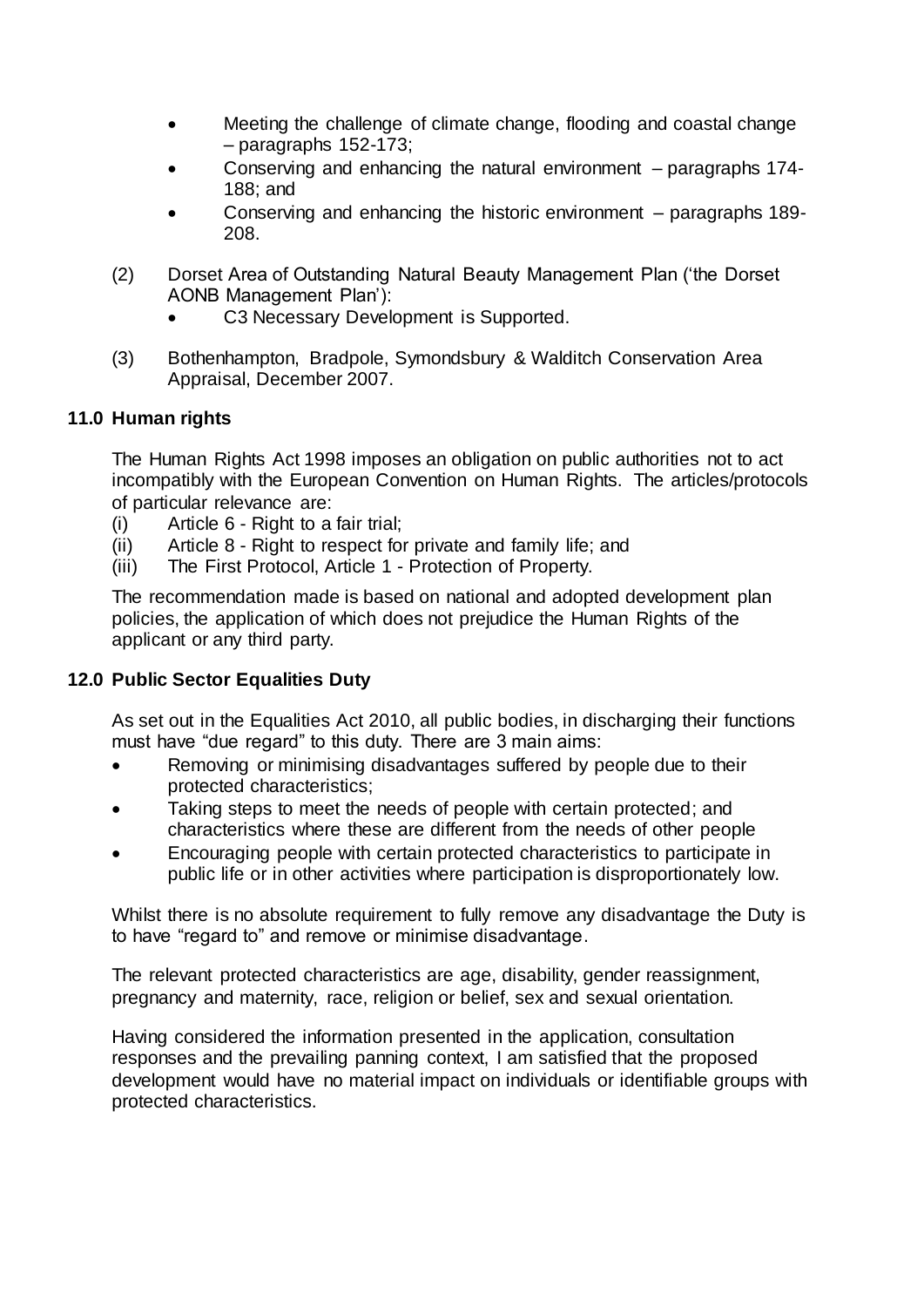#### **13.0 Financial benefits**

| What                                    | <b>Amount / value</b> |  |  |
|-----------------------------------------|-----------------------|--|--|
| <b>Material Considerations</b>          |                       |  |  |
| Carrying out the proposed development   | Unknown               |  |  |
| would have a minor beneficial impact    |                       |  |  |
| on the local economy through            |                       |  |  |
| associated expenditure and              |                       |  |  |
| employment.                             |                       |  |  |
| Information submitted in support of the | Unknown               |  |  |
| application indicates that operation of |                       |  |  |
| the solar panels would likely result in |                       |  |  |
| energy cost savings and a potential     |                       |  |  |
| revenue stream.                         |                       |  |  |
| <b>Non Material Considerations</b>      |                       |  |  |
| By definition, non-material financial   | Not material          |  |  |
| considerations are not relevant to the  |                       |  |  |
| determination of the application.       |                       |  |  |

Section 70(2) of the Town and Country Planning Act 1990 (as amended) provides that in dealing with an application for planning permission the authority shall have regard to:

- (a) the provisions of the development plan, so far as material to the application,
- (b) a post-examination draft neighbourhood development plan, so far as material to the application,
- (c) any local finance considerations, so far as material to the application, and
- (d) any other material considerations.

For the purposes of section 70(2) "local finance consideration" means:

- (a) a grant or other financial assistance that has been, or will or could be, provided to a relevant authority by a Minister of the Crown, or
- (b) sums that a relevant authority has received, or will or could receive, in payment of Community Infrastructure Levy.

To be material to the determination of an application of planning permission, a local finance consideration must have the potential to help make development acceptable in planning terms.

It is understood that funding for the installation of the proposed solar panels has been secured under the Government's Public Sector Decarbonisation Scheme. However, as such grant funding is not provided in order to make development acceptable in planning terms, such that the potential receipt of grant funding is not material to the determination of the application.

The Community Infrastructure Levy (CIL) operates in the former district of West Dorset, but the proposed development is not of a form liable to CIL.

Accordingly, there are no known local finance considerations that are material to the determination of the application.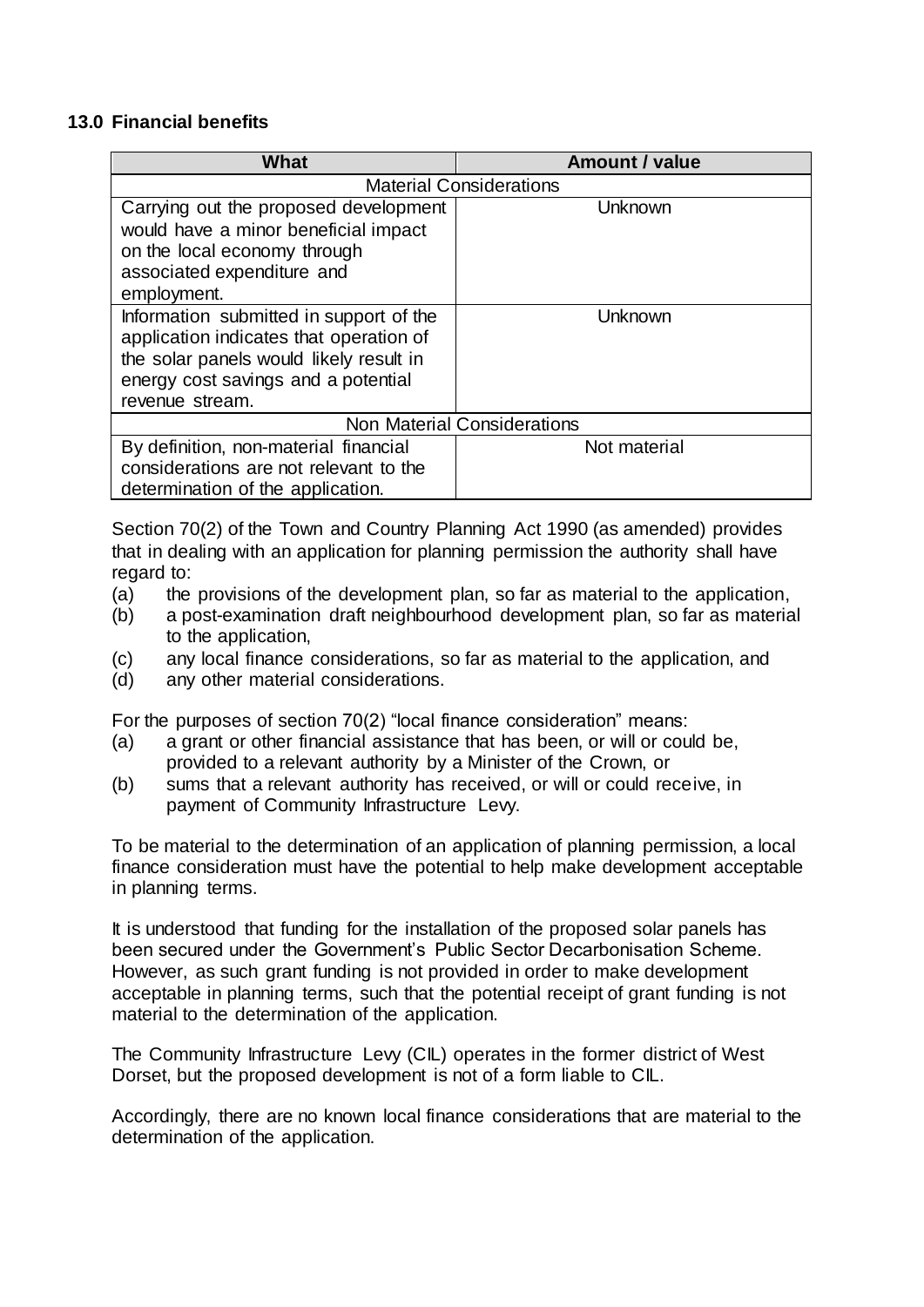## **14.0 Climate Implications**

Paragraph 152 of the NPPF provides that:

"The planning system should support the transition to a low carbon future in a changing climate and should help to: shape places in ways that contribute to radical reductions in greenhouse gas emissions, minimise vulnerability and improve resilience; encourage the reuse of existing resources, including the conversion of existing buildings; and support renewable and low carbon energy and associated infrastructure."

The application proposal is focussed on harnessing a renewable source of energy and forms part of Dorset Council's wider estate decarbonisation strategy. The proposed development would make a valuable contribution to cutting greenhouse gas emissions.

Information submitted in support of the application as amended indicates that the proposed development would have a generating capacity of 15 kilowatts (kW) equating to a saving of approximately 3,570 kg in carbon dioxide emissions (CO2e) per annum.

## **15.0 Planning Assessment**

The main issues in the determination of the application relate to:

- (ii) the acceptability in principle of the proposed development;
- (iii) the impact of the proposed development on the character and appearance of the Dorset AONB and on the Symondsbury Conservation Area;
- (iv) the impact of the proposed development on the character, appearance and heritage significance of the school building and on the setting and heritage significance of other listed buildings in the vicinity; and
- (v) whether any harms associated with the proposed development are significantly outweighed by the public benefits associated with the proposed development.

#### Policy Context

Section 38(6) of the Planning and Compulsory Purchase Act 2004 (as amended) provides that if regard is to be had to the development plan for the purpose of any determination to be made under the planning Acts the determination must be made in accordance with the plan unless material considerations indicate otherwise.

The School Site is located entirely within the parish of Symondsbury where the development plan includes the West Dorset, Weymouth & Portland Adopted Local Plan 2015 ('the Adopted Local Plan') and the Bridport Area Neighbourhood Plan 2020-2036 (the Made Neighbourhood Plan'). The term material considerations is broad in scope but includes national planning policy set out in the National Planning Policy Framework ('the NPPF') as well as supplementary planning policy and guidance documents.

The proposals map of the Adopted Local Plan shows the School Site as located: (i) within the designated Dorset Area of Outstanding Natural Beauty;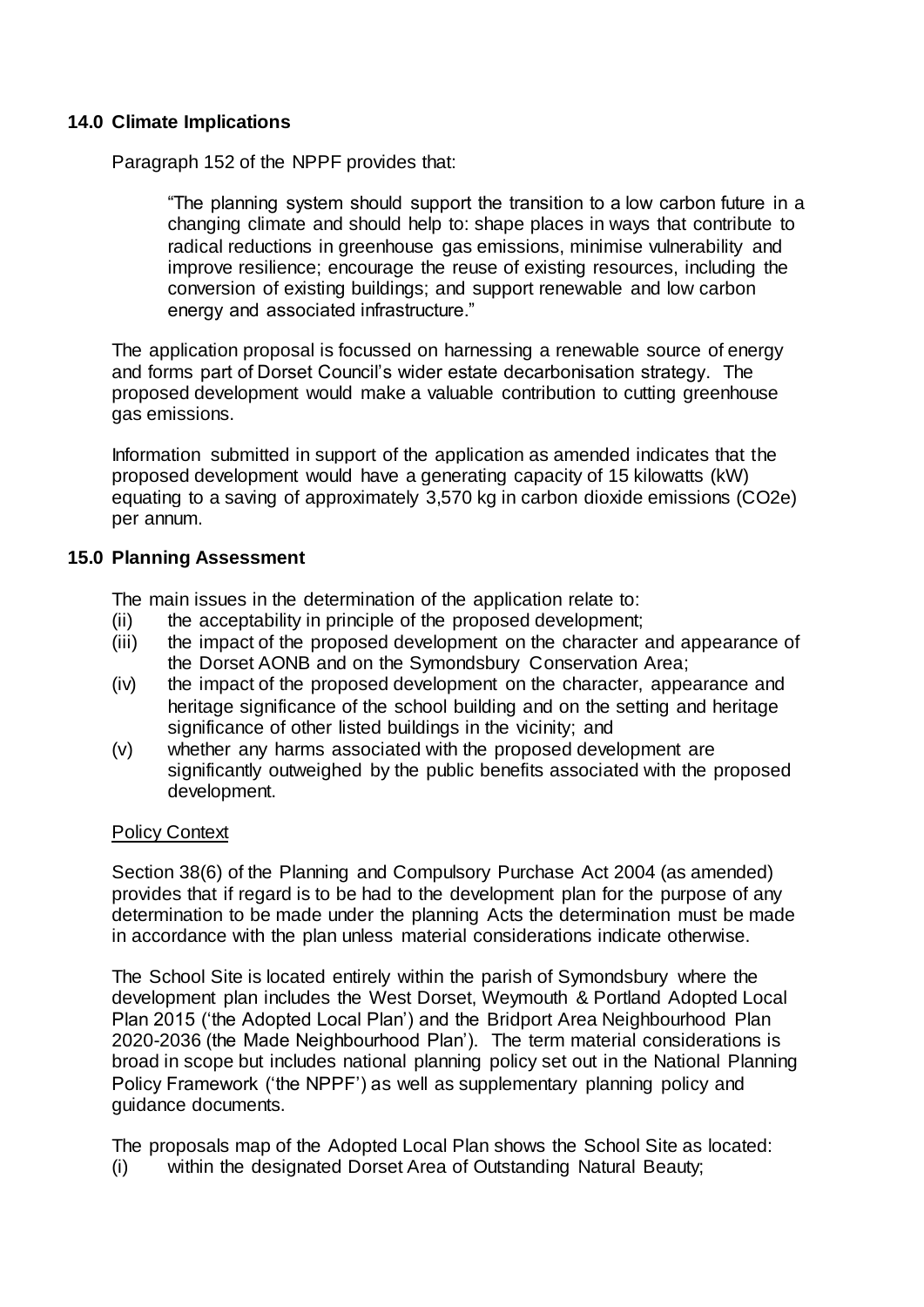- (ii) within the designated Symondsbury Conservation Area; and<br>(iii) outside of the defined settlement boundaries.
- outside of the defined settlement boundaries.

The School Site is not subject to any site specific land use policy or allocation.

The NPPF provides that the purpose of the planning system is to contribute to the achievement of sustainable development (paragraph 7) and that achieving sustainable development means that the planning system has three overarching objectives – economic, social and environmental – which are interdependent and need to be pursued in mutually supportive ways, so that opportunities can be taken to secure net gains across each of the different objectives (paragraph 8). Paragraph 38 of the NPPF provides that local planning authorities should approach decisions on proposed development in a positive way and further states that decision-makers at every level should seek to approve applications for sustainable development where possible.

Policy INT1 of the Adopted Local Plan states that there will be a presumption in favour of sustainable development that will improve the economic, social and environmental conditions in the area.

Policy SUS2 of the Adopted Local Plan provides that outside defined development boundaries, development will be strictly controlled, having particular regard to the need for the protection of the countryside and environmental constraints, and be restricted to specified form of development. Such development is identified to include:

- alterations and extensions to existing buildings in line with their current lawful use;
- educational/training related development; and
- proposals for the generation of renewable energy or other utility infrastructure.

Policy ENV1 of the Adopted Local Plan provides that the plan area's exceptional landscapes will be protected, taking into account the objectives of the Dorset AONB Management Plan and that development which would harm the character, special qualities or natural beauty of the Dorset Area of Outstanding Beauty, including their characteristic landscape quality and diversity, uninterrupted panoramic views, individual landmarks, and sense of tranquillity and remoteness, will not be permitted. Policy ENV1 of the Adopted Local Plan further states that development should be located and designed so that it does not detract from and, where reasonable, enhances the local landscape character. Amongst other matters, Policy ENV10 of the Adopted Local Plan provides that all development proposals should contribute positively to the maintenance and enhancement of local identity and distinctiveness and that development should be informed by the character of the site and its surroundings.

Policy ENV4 of the Adopted Local Plan provides that the impact of development on a designated or non-designated heritage asset and its setting must be thoroughly assessed against the significance of the asset and that development should conserve and where appropriate enhance the significance. Policy ENV4 further states that any harm to the significance of a designated or non-designated heritage asset must be justified and that applications will be weighed against the public benefits of the proposal.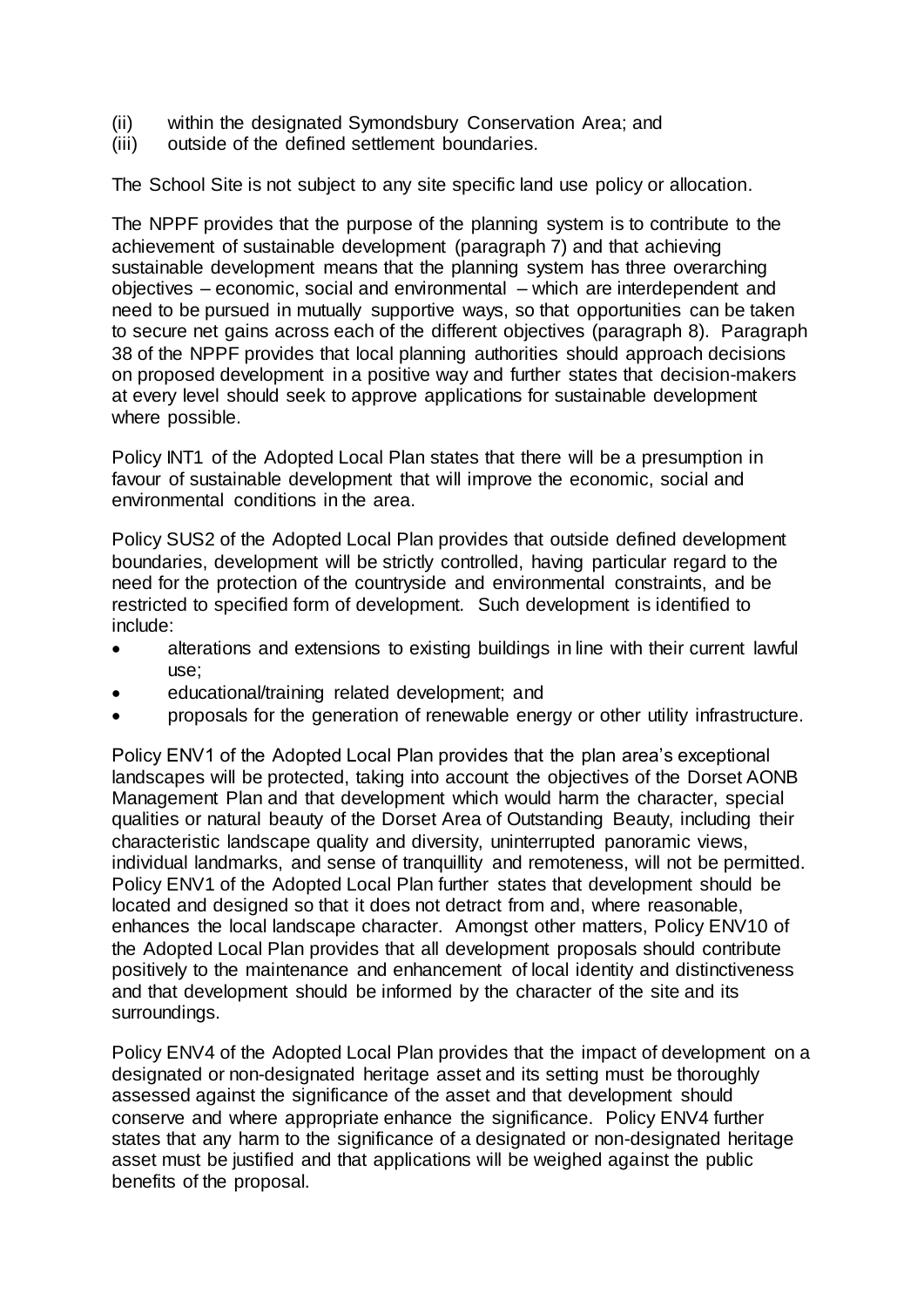Policy HT2 of the Made Neighbourhood Plan states that proposals that have a negative impact or "harm" the qualities of the public realm as identified in the Neighbourhood Characteristics of the plan will not be supported.

Policy L1 of the Made Neighbourhood Plan states that proposals must preserve and enhance the natural beauty of the Dorset AONB and that proposals that do not preserve and enhance the AONB will not be permitted.

Policy COM11 of the Adopted Local Plan provides that proposals for generating heat or electricity from renewable energy sources (other than wind energy) will be allowed wherever possible providing that the benefits of the development, such as the contribution towards renewable energy targets, significantly outweigh any harm. Policy COM11 of the Adopted Local Plan further states that permission will only be granted provided:

- (i) any adverse impacts on the local landscape, townscape or areas of historical interest can be satisfactorily assimilated;
- (ii) the proposal minimises harm to residential amenity by virtue of noise, vibration, overshadowing, flicker, or other detrimental emissions, during construction, its operation and decommissioning;
- (iii) adverse impacts upon designated wildlife sites, nature conservation interests, and biodiversity are satisfactorily mitigated.

Policy CC4 of the Made Neighbourhood Plan states that proposals for individual and community scale renewable energy will be supported subject to the considerations outlined in national policy and guidance.

Paragraph 158 of the NPPF provides that when determining planning applications for renewable and low carbon development, local planning authorities should:

- a) not require applicants to demonstrate the overall need for renewable or low carbon energy, and recognise that even small-scale projects provide a valuable contribution to cutting greenhouse gas emissions; and
- b) approve the application if its impacts are (or can be made) acceptable.

In relation to planning for renewable and low carbon energy the Government's online Planning Practice Guidance (NPPG) comments that increasing the amount of energy from renewable and low carbon technologies will help to make sure the UK has a secure energy supply, reduce greenhouse gas emissions to slow down climate change and stimulate investment in new jobs and businesses and further states that planning has an important role in the delivery of new renewable and low carbon energy infrastructure in locations where the local environmental impact is acceptable (NPPG ID Reference 5-001-20140306).

The NPPG further provides that:

"The National Planning Policy Framework explains that all communities have a responsibility to help increase the use and supply of green energy, but this does not mean that the need for renewable energy automatically overrides environmental protections and the planning concerns of local communities. As with other types of development, it is important that the planning concerns of local communities are properly heard in matters that directly affect them (Reference ID: 5-003-20140306)."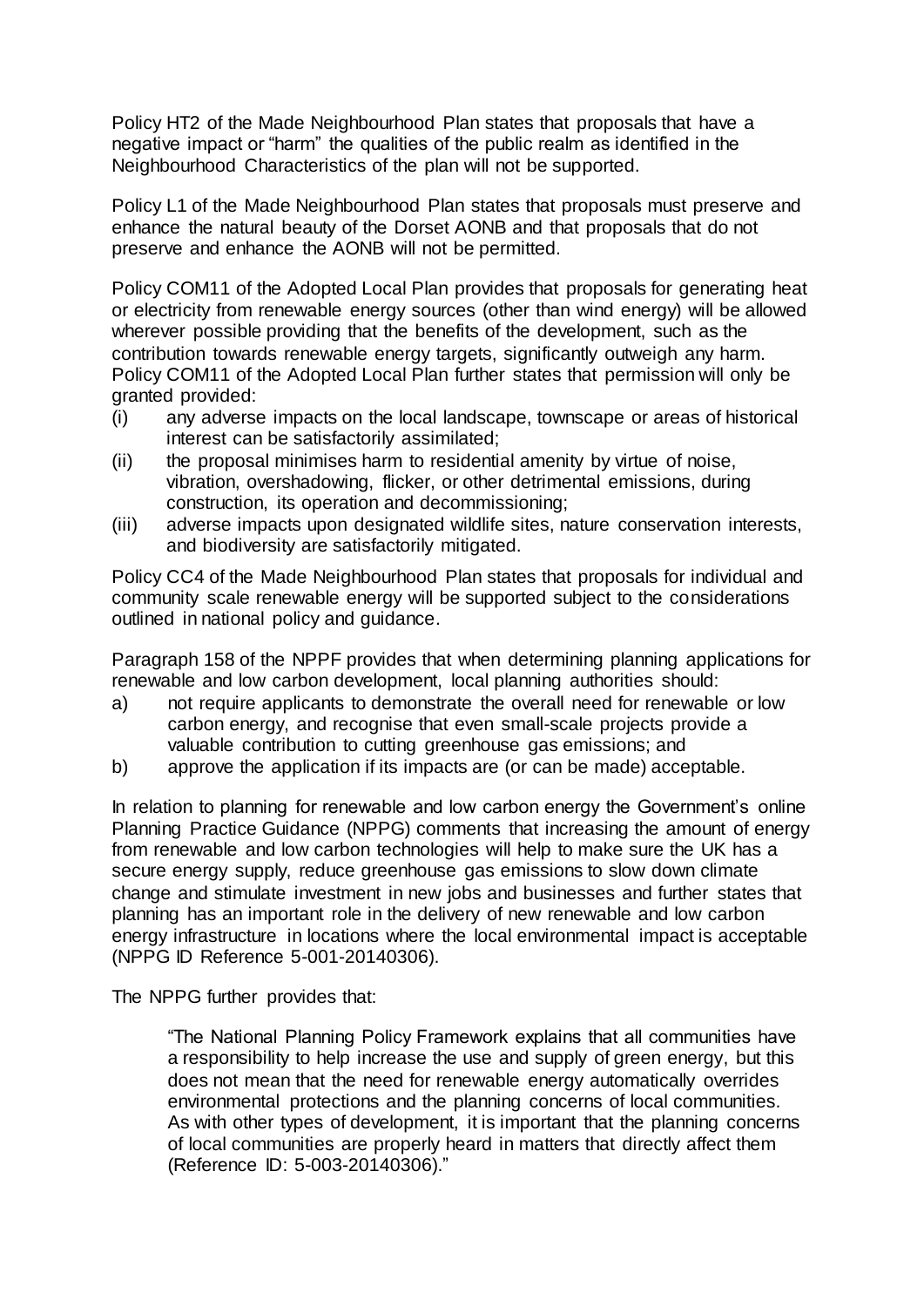In relation to the particular planning considerations that relate to active solar technology (photovoltaic and solar water heating), the NPPG comments that installations are often permitted development but where a planning application is required, factors to be borne in mind include:

- the importance of siting systems in situations where they can collect the most energy from the sun;
- need for sufficient area of solar modules to produce the required energy output from the system;
- the effect on a protected area such as an Area of Outstanding Natural Beauty or other designated areas; and
- the colour and appearance of the modules, particularly if not a standard design (NPPG Reference ID: 5-012-20140306).

Policy C3 of the Dorset AONB Management Plan supports renewable energy production where compatible with the objectives of AONB designation. The relevant objectives relate to the conservation and enhancement of the natural beauty and special qualities of the AONB.

#### Principle of Development

Having regard to the location and nature of the of the proposed development, there is no in-principle land use objection to the application proposal.

#### Environmental Impact and Public Benefits

The application site is not located within a statutorily designated nature conservation area and no adverse impacts on designated wildlife sites, nature conservation interests or biodiversity are anticipated. A bat survey has been undertaken, with panels now proposed only on areas of the school roof identified as holding negligible potential as bat roosting habitat.

The proposed panels are of a standard manufactured design with a black frame and a white backsheet. On most roof coverings, black-framed panels tend to be less visually intrusive than those with uncoated metal frames. Mounting panels close to or flush with roof planes as proposed can also assist to visually integrate the panels and pre-existing built fabric, moderating visual impact.

Solar panels are designed to absorb rather than to reflect light and are typically less reflective than standard glazing. Taking account of the design of the proposed panels and their proposed positioning, material impact on residential amenity by reason of glint, glare or any other emission is unlikely.

The school building is a Grade II listed building and hence a designated heritage asset. The significance of the school derives principally from the architectural and historic special interest of the building fabric.

The School Site is located within the Dorset AONB and within a highly sensitive historic area at the heart of the Symondsbury Conservation Area and in close proximity to the high status Grade I listed church and its associated Grade II listed churchyard walls, steps, tombs and War Memorial, along with the Grade II farm buildings of Manor Farm to the north; Grade II Old Rectory Cottage and phone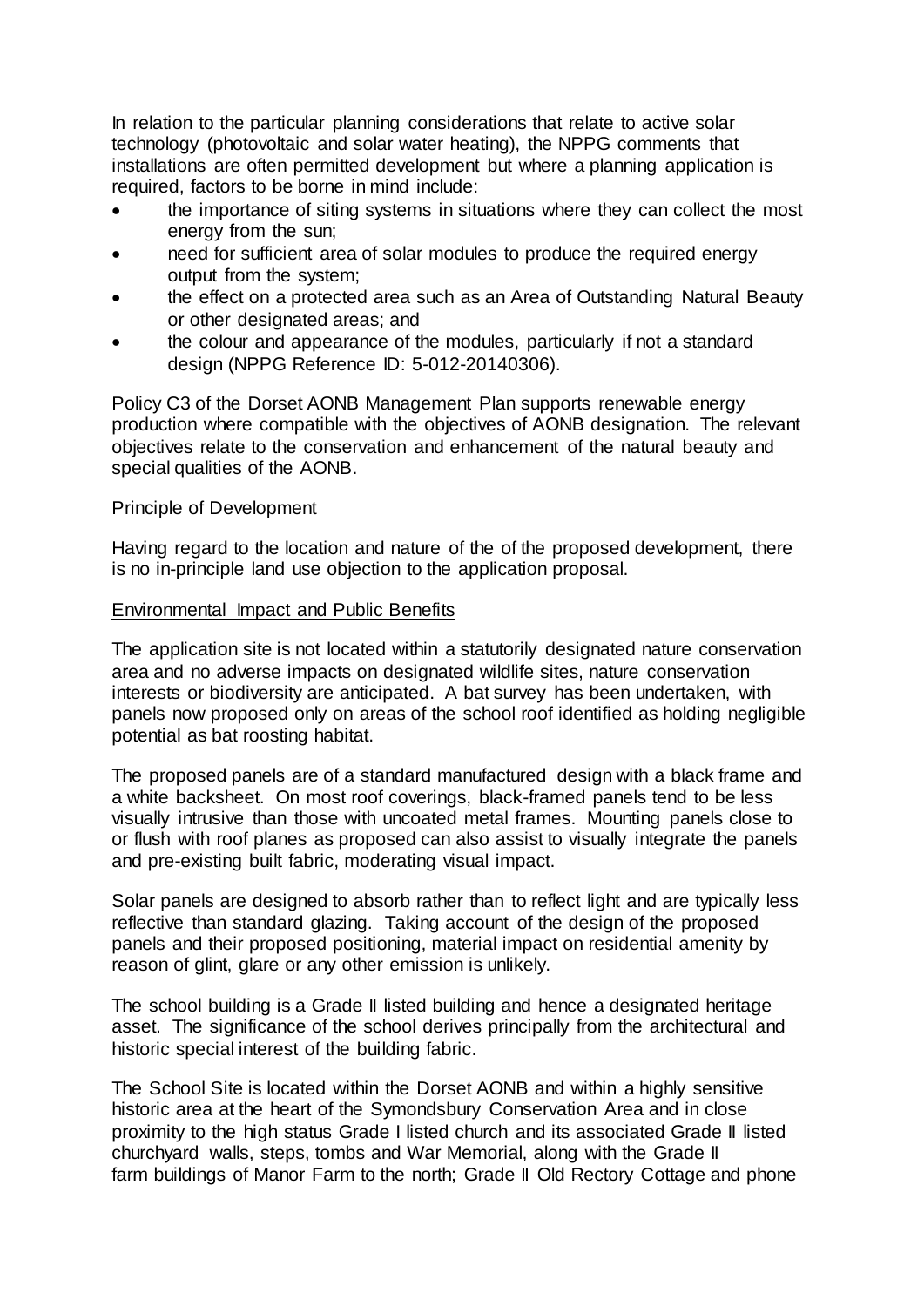box to the west; Grade II Symondsbury House and boundary walls to the east; and Grade II\* Ilchester Arms to the south.

The setting of the listed school building comprises the core of the settlement, where the school is experienced in the context of the Grade I listed church and the Grade II\* listed Ilchester Arms. Both buildings endow the setting with high levels of architectural and illustrative value. The settings of many of the designated assets in the near vicinity of the school overlap and together they are of significant group value.

A Heritage Statement has been submitted in support of the application that considers the impact of the originally proposed development on the character, appearance and heritage significance of the school and the Symondsbury Conservation Area as well as the implications for the heritage significance of other designated assets elsewhere within the Conservation Area and for the cultural heritage of the Dorset AONB.

In relation to impact on the listed school building the Heritage Statement notes:

"The installation of the solar panels to the historic roof planes of the school building and school house detract from the experience of the roofscape in the context of the church adjacent and also causes a modernising effect which is out of character with the architectural character of the School building. The presence of installed panels to the school extension, by virtue of these being located in the main to the flat roof surfaces, is less visually intrusive. Restricting the solar panels to the south plane of the school building means that in views from street level a section of these are occluded by the roof plane of the school house, which reduces their visual impact. The solar panels are only minimally experienced to the Mill Street elevation and will be most evident in views north across the playing fields towards the Church. Whilst the architectural and special interest of the school building will continue to be legible, and the proportions of the roofscape retained, the proposed panels will be an obviously alien feature in the context of the roofscape, and the harm they occasion is considered to be in the minor/moderate range of less than substantial."

In relation to other listed buildings, on account of change within their setting, the submitted Heritage Statement identified minor or very minor harm to the significance of the Church, the Illchester Arms and to Rectory Cottage.

In relation to impact on the Grade I listed Church, the submitted Heritage Statement records that:

"As identified in the above assessment of the Primary School, the proposals are considered to cause a level of minor/moderate harm to the significance of the School Building, and this impacts on the setting and significance of the Church building as it detracts from the legibility of the historic group and the visual coherence of the asset's setting. Whilst the Mill Street elevation of the school, experienced from within the churchyard, is only minimally affected by the proposals, the view of the southern roof planes of the School in the context of the Church will be quite evidently altered and its historic character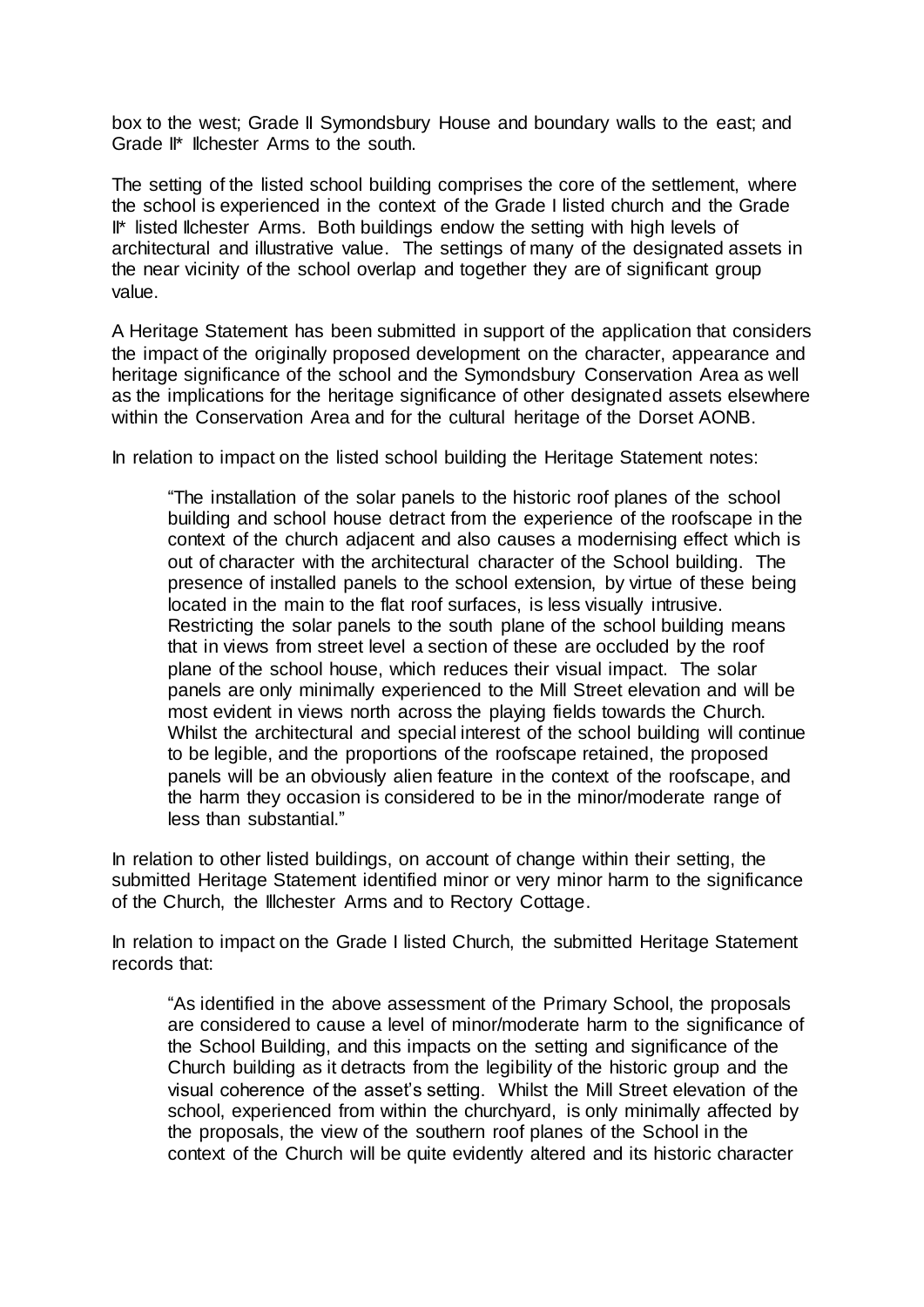lessened. In terms of harm to the significance of the Church, it is considered that the harm is minor in extent."

In relation to impact on the Symondsbury Conservation Area, the submitted Heritage Statement records that:

"As identified above, the proposals are considered to generate levels of minor and moderate harm to a key group of buildings within the Conservation Area, and as a result the character and appearance of the Conservation Area will be harmed. Levels of harm in regard to Conservation Areas have to be assessed having regard to the conservation area as a whole, and it is noted that there are many areas within the conservation area, and the views from Colmer's Hill, which will not be impacted by the proposals. In this regard it is considered that the harm to the conservation area properly sits within a low level of less than substantial harm.

Having regard to the content of the submitted Heritage Statement and to the comments submitted by Dorset Council's Conservation and Design Officer it is apparent that installation of solar panels to the historic roof plane of the former schoolmasters house would have a modernising effect that would be out of keeping with the architectural character of the School building and would detract from the experience of the roofscape in the context of the church and other listed buildings. By virtue of being located in the main to the flat roof surfaces, presence of solar panels on the side extension to the original school building would be less visually intrusive and less harmful to the character of the building, but would still be detrimental to the character and appearance of the building and its setting.

Paragraph 189 of the NPPF is clear that heritage assets are an irreplaceable resource and should be conserved in a manner appropriate to their significance so that they can be enjoyed for their contribution to the quality of life of existing and future generations. National policy is equally clear that:

- (i) that when considering the impact of a proposed development on the significance of a designated heritage asset, great weight should be given to the asset's conservation (NPPF paragraph 199);
- (ii) that any harm to, or loss of, the significance of a designated heritage asset (from its alteration or destruction, or form development within its setting) should require clear and convincing justification (NPPF paragraph 200);
- (iii) where a development proposal will lead to less than substantial harm to the significance of a designated heritage asset, this harm should be weighed against the public benefits of the proposal including, where appropriate, securing its optimum viable use (NPPF paragraph 202); and
- (iv) the effect of an application on the significance of a non-designated heritage asset should be taken into account in determining the application and that in weighing applications that directly or indirectly affect non-designated heritage assets, a balanced judgement will be required having regard to the scale of any harm or loss and the significance of the heritage asset (NPPF paragraph 203).

Amendment of the application by the withdrawal of proposals for panels on the southern roof plane of the original school building reduced consequent harm to heritage significance but a minor-moderate level of less than substantial harm to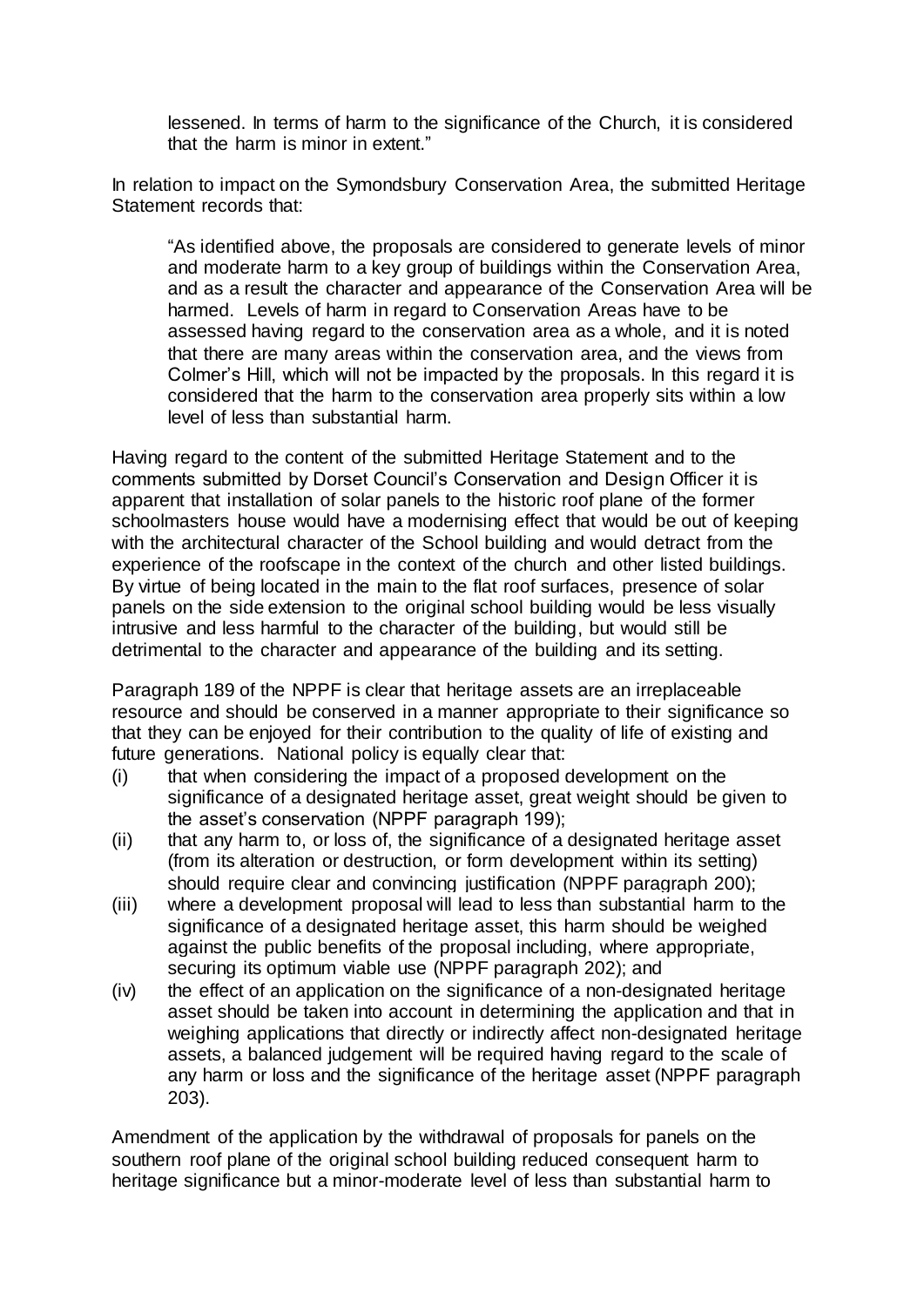heritage significance remains and is to be given great weight in decision making. Consideration should also be given to the options for reducing harm to heritage significance.

The carbon savings associated with the installation of proposed solar panels would make a valuable contribution to cutting greenhouse gas emissions and associated cost savings and income could be to the benefit of education services and the continued use of a historic building for the purpose for which is was constructed. On site electricity generation would also make a minor contribution to energy security. Accordingly, there are meaningful public benefits to be weighed against the harms associated with the proposed development.

Having carefully considered the environmental implications of the application proposal, in my opinion, the harm to the character and appearance of the Symondsbury Conservation Area, to the Dorset AONB, to the character, appearance and heritage significance of the school and to the setting and heritage significance of other listed buildings in the vicinity is not clearly and convincingly outweighed by the associated public benefits. It is also apparent that there is potential for a considerable element of the potential public benefits to be realised with less impact on the character and appearance of the building and its setting and with less impact on the heritage significance of the school and other listed buildings in the near vicinity.

The proposed development is therefore contrary to Policies ENV1, ENV4, ENV10 and COM11 of the Adopted Local Plan and to Policy L1 of the Made Neighbourhood Plan.

With no material considerations warranting the determination of the application other than in accordance with the development plan, planning permission should be refused.

#### **16.0 Conclusion**

Applications for planning permission must be determined in accordance with the development plan unless material considerations indicate otherwise.

For the reasons set out above and summarised in section 17.0 below, the proposed development is contrary to the development plan. With no material considerations warranting the determination of the application other than in accordance with the development plan, planning permission should be refused.

#### **17.0 Recommendation**

That the Committee would be minded to refuse planning permission for the reason set out below and recommends that the Head of Planning determines the application accordingly.

#### Reason

(1) The installation of solar panels as proposed would have a modernising effect on this Grade II listed school building (National Heritage List Entry 1287599) that would be out of keeping with the architectural character of the building